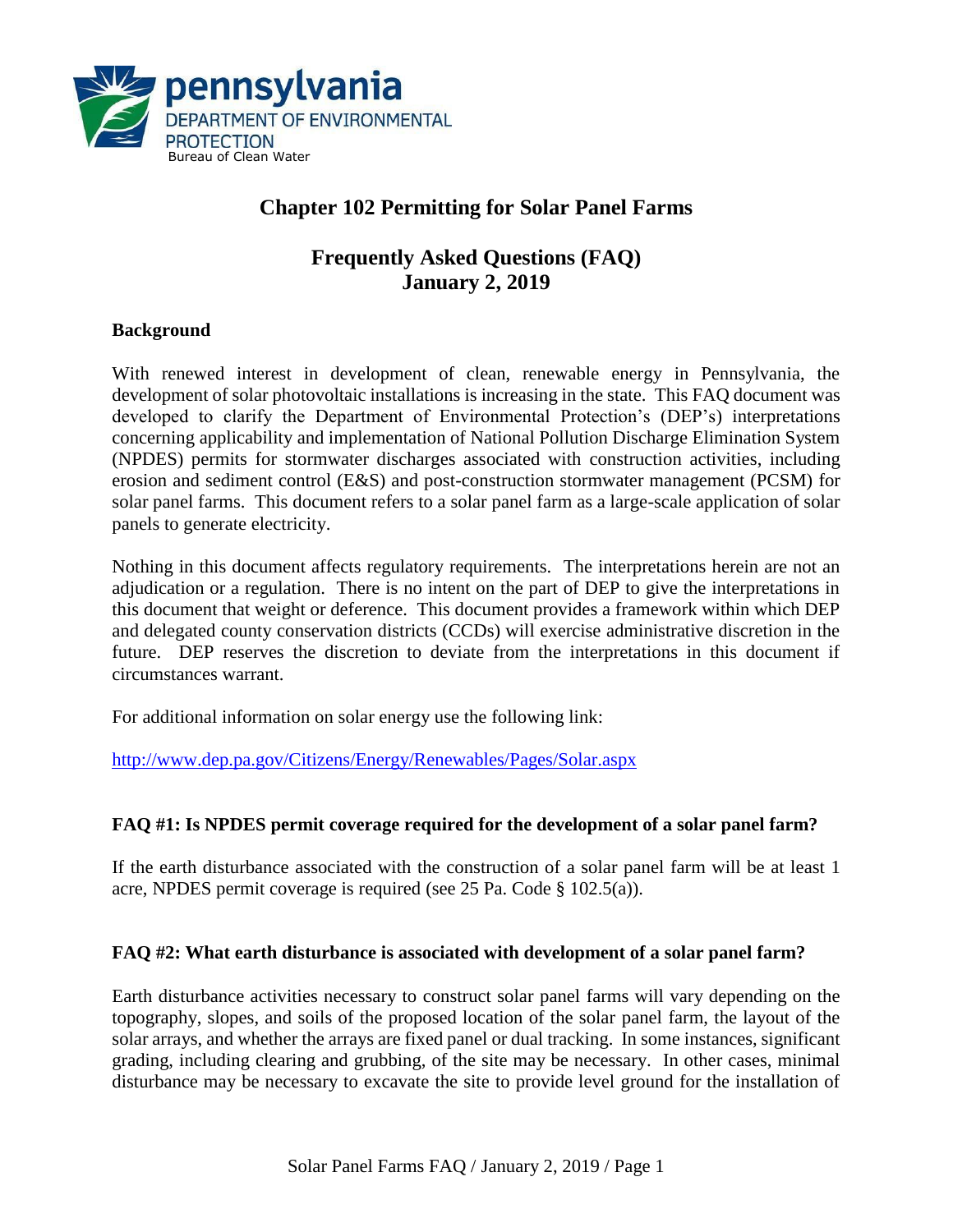the solar modules. The total earth disturbance of the project would be the cumulative impacts of the earth disturbances associated with the installation of the support/mounting structures for each module, as well as any associated access roads and support building(s).

#### **FAQ #3: What E&S BMPs are necessary for the installation of a solar panel farm?**

A person proposing earth disturbance for the development of a solar panel farm must utilize appropriate E&S best management practices (BMPs) applicable to the size and scope of the proposed project. Acceptable E&S BMPs can be found in the *Erosion and Sediment Pollution Control Program Manual*, Department of Environmental Protection, No. 363-213-008. Persons proposing solar panel farms should minimize the extent and duration of the earth disturbance activity, maximize protection of the existing drainage features and vegetation, avoid soil compaction, and utilize any other measures or controls to prevent or minimize the generation of increased stormwater runoff.

## **FAQ #4: What are the PCSM requirements for a fixed-panel unit?**

Many projects use mounting structures where the solar modules are mounted at a fixed inclination calculated to provide the optimum annual output profile. The modules are normally oriented towards the Equator, at a tilt angle slightly less than the latitude of the site. In some cases, depending on local climatic and topographical conditions or electricity pricing regimes, different tilt angles can be used, or the arrays might be offset from the normal East-West axis to favor morning or evening output.

All construction projects need to have some consideration of the impact that their project will have on stormwater runoff. With some solar panel farm projects these impacts will be minimal and may not require a detailed stormwater analysis to be completed. If the following conditions are met, then the project area of a fixed photovoltaic solar panel farm project can be considered pervious cover, a detailed stormwater analysis is not needed, and PCSM BMPs are not necessary:

- 1. Projects where earth disturbance and grading activities are minimized and where natural vegetative cover is preserved and/or restored. The utilization of low impact construction techniques must be used. Refer to BMP 5.6.1: Minimize Total Disturbed Area – Grading, BMP 5.6.2: Minimize Soil Compaction in Disturbed Areas, and BMP 5.6.3: Re-Vegetate and Reforest Disturbed Areas, Using Native Species from the *PA Stormwater Best Management Practices Manual*, Department of Environmental Protection, No. 363-0300-002, (December 30, 2006).
- 2. The vegetative cover must have a minimum uniform 90% perennial vegetative cover with a density capable of resisting accelerated erosion and sedimentation. The 90% standard exceeds the 70% standard as in 25 Pa. Code  $\S$  102.22(a)(i), as the vegetation may be typically the primary and only BMP used for solar panel farms.
	- (a) A meadow condition is preferable especially for projects located on slopes between 5-10%.
	- (b) If areas under the solar panels must be mowed, then the vegetative cover should not be cut to less than 4 inches in height.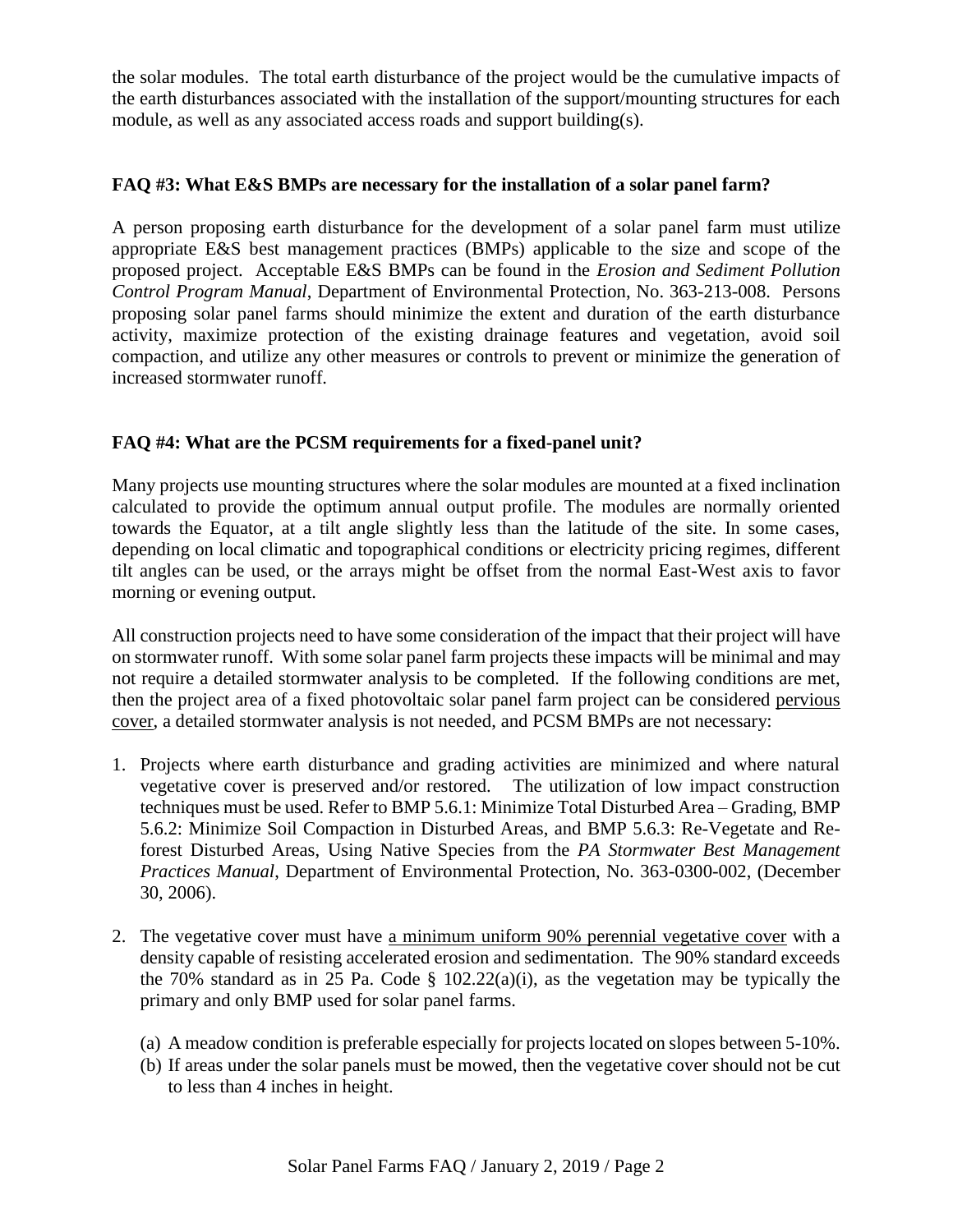- (c) Vegetated areas will not be subject to chemical fertilization or herbicide/pesticides application, except for those applications necessary to establish the vegetative cover and in accordance with an approved E&S Plan.
- 3. The individual photovoltaic panels within an "array" are arranged in a fashion that:
	- (a) Allows the passage of runoff between each module, thereby minimizing the creation of concentrated runoff.
	- (b) Allows for the growth of vegetation beneath the panel and between "arrays."
- 4. Ground mounted solar panels that are supported with structures/foundations require little earth disturbance for their installation/construction. Unless evidence is provided to the contrary, it will be assumed that for these ground mounted solar panels themselves (not including access drive, etc.) will disturb 5% of the total project area.
- 5. Solar panels must be situated on slopes of 10% or less.
- 6. The lowest vertical clearance of the solar "array" should be 10 feet or less from the surface of the ground but must be of adequate height to promote vegetative growth below the "array." Limiting the height of the solar "array" will minimize the potential for accelerate erosion to occur along the drip line of the solar "array".

Meeting these conditions will minimize the potential for accelerated erosion (by creating a stable flow condition under and around the solar panels) and provide for an uninterrupted hydrologic cycle (by creating pervious cover under the solar panels).

## **FAQ #5: What if I cannot meet the conditions outlined above as part of my project for PCSM planning?**

If you cannot meet all the conditions listed above to have the project treated as pervious cover, the person proposing the earth disturbance activity will need to complete an analysis of how the proposed solar panel farm project will impact the amount and quality of stormwater runoff from the site, to determine the need for PCSM BMPs. The goal of stormwater management is to replicate the pre-development stormwater runoff condition after the construction project is finished. Post-development runoff conditions will dictate how much of a stormwater analysis must be provided for the project.

#### **FAQ #6: Is there a difference for the PCSM requirements for a tracked-panel unit?**

To maximize the intensity of incoming direct radiation, solar panels should be orientated normal to the sun's rays. To achieve this, arrays can be designed using two-axis trackers, capable of tracking the sun in its daily orbit across the sky, and as its elevation changes throughout the year. These arrays need to be spaced out to reduce inter-shading as the sun moves and the array orientations change, so they may need more land area. They also require more complex mechanisms to maintain the array surface at the required angle. This increase land area may result in additional earth disturbance for the project. However, the same PCSM requirements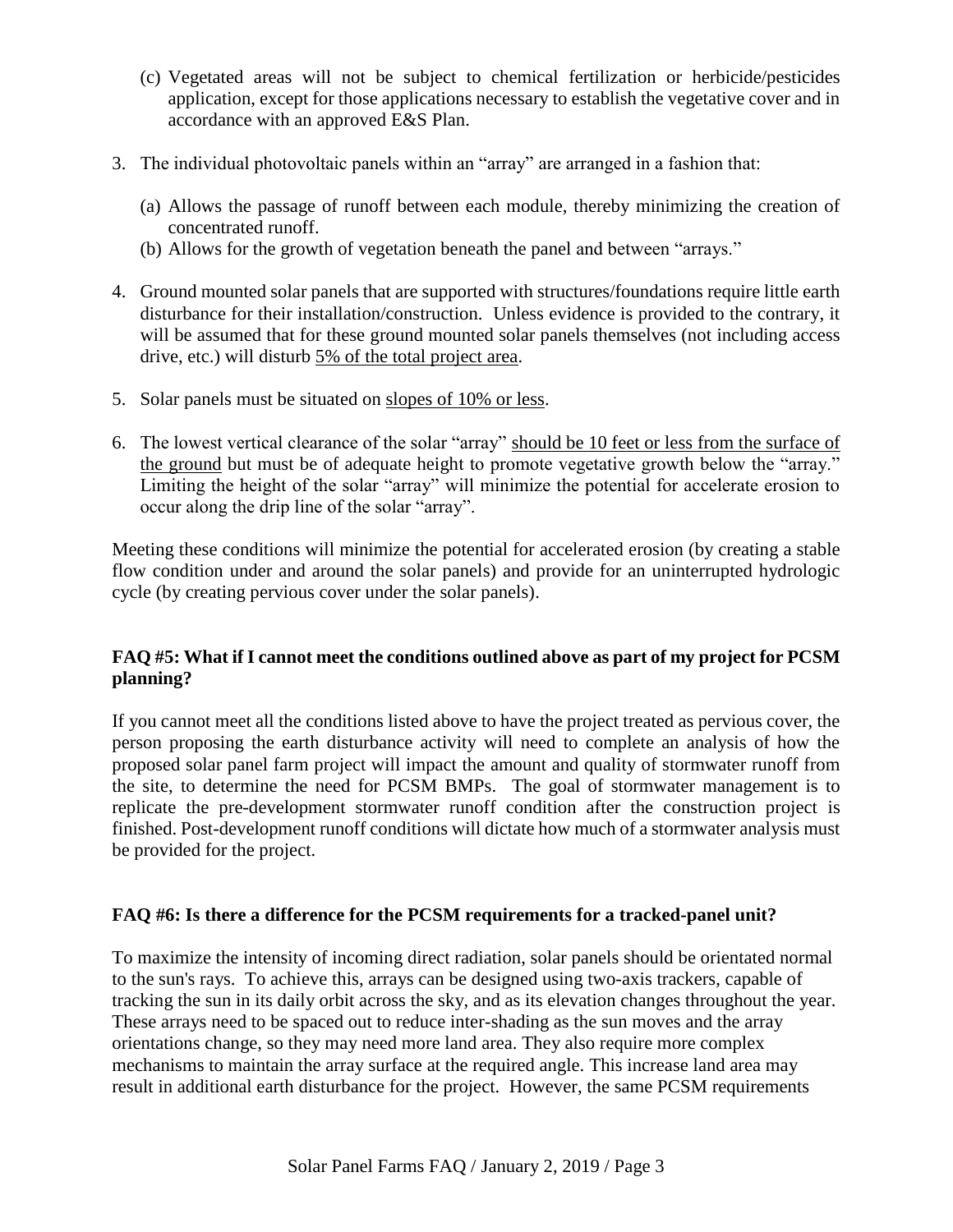addressed for fixed panel units as outlined in FAQ #4, Items 1-6 would need to be addressed for tracked panel units as well. If the project area meets all 6 conditions as outlined in FAQ #4, then the project area of a tracked, two-axis photovoltaic solar panel farm would be considered pervious cover and will not require any additional PCSM BMPs.

## **FAQ #7: What if I proposed the use of gravel rather than vegetative cover under the solar panels?**

The use of gravel under the solar panels is permissible; however, the use of gravel would not be considered pervious cover. PCSM is required for the use of the gravel under the solar panels, and the person proposing the project will need to provide a stormwater analysis in accordance with 25 Pa. Code §§ 102.8(g)(2) & 102.8(g)(3).

When calculating the stormwater analysis, projects that are utilizing a minimum of a 6-inch layer of clean, washed and uniformly graded gravel may utilize the void space as storage for stormwater purposes if the project site (e.g., slopes exceeding 10% are not applicable) and the underlying soil conditions allow for it. Sand layers (or another filter media, as approved by DEP) may be introduced into the stormwater design to help address water quality issues.

#### **FAQ #8: What are the PCSM requirements for roadways and support buildings associated with the development of the solar panel farm?**

All impervious areas associated with roadways and support buildings will need to follow normal protocols when performing the PCSM stormwater analysis.

## **FAQ #9: Are there any additional requirements if I need to re-grade the entire area?**

Projects that are unable to minimize earth disturbance or grading activities should employ soil/landscape restoration and soil amendments in accordance with the recommendations of the *PA Stormwater BMP Manual*, BMP 6.7.1: Landscape Restoration and BMP 6.7.3: Soil Amendment and Restoration.

#### **FAQ #10: If the width of my solar panels modules will exceed 3 feet are additional BMPs or design considerations necessary?**

Yes, if the solar panels are too large, then an adequate vegetative cover may not be able to be established and maintained. Additional BMPs such as infiltration trenches or infiltration berms should be installed downgradient between each row (even if the conditions in FAQ #4 are met). See *PA Stormwater BMP Manual*, BMP 6.4.4: Infiltration Trench and BMP 6.4.10: Infiltration Berm and Retentive Grading for additional guidance.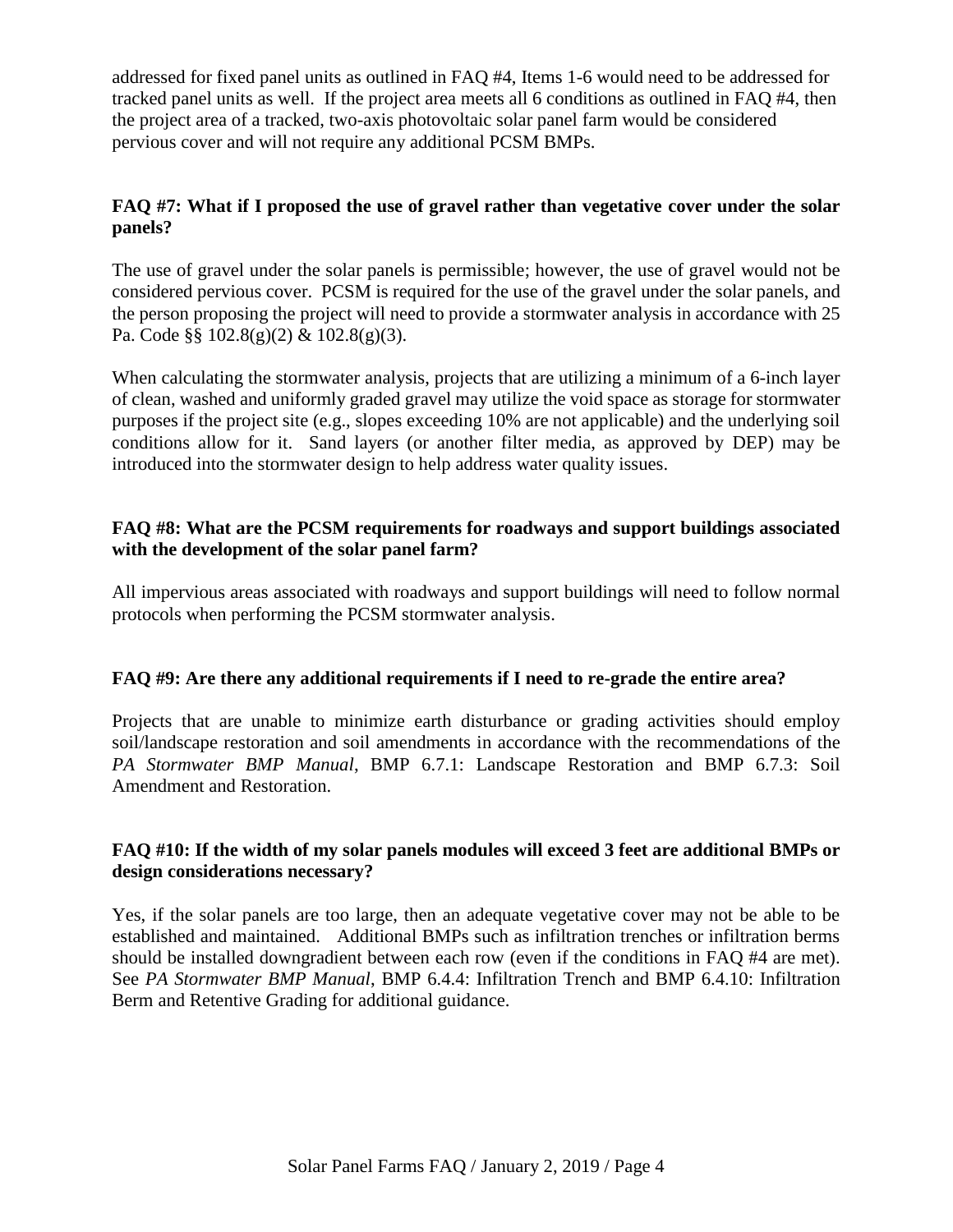#### **FAQ #11: If the placement of the support structure/foundations result in these structures occupying more than 5% of the total project area, how is the PCSM stormwater analysis addressed?**

Since greater than 5% of the total project area is occupied by the support structure/foundations, the impervious area is increased and the project cannot be treated as pervious cover. You will need to provide an analysis of the impact this will have on the amount and quality of stormwater runoff from the site. Additional drainage conveyances and PCSM BMPs will need to be used to address stormwater issues.

#### **FAQ #12: The slope of my solar panel farm project is greater than 10%, are additional BMPs or design considerations necessary?**

Yes, where the slope exceeds 10% additional BMPs such as infiltration trenches or infiltration berms should be installed downgradient between each row. See *PA Stormwater BMP Manual*, BMP 6.4.4: Infiltration Trench and BMP 6.4.10: Infiltration Berm and Retentive Grading for additional guidance.

#### **FAQ #13: The elevation of my solar panels will be greater than 10 feet in height, are additional BMPs and design consideration necessary?**

Yes, if the height of the solar panels exceeds 10 feet maximum additional controls are necessary to prevent and minimize accelerated erosion and scour along the drip line or provide some type of energy dissipation controls.

## **FAQ #14: Can agricultural crops be grown underneath the solar panels?**

Yes, "agrivoltaics," the co-development of the same area of land for both solar photovoltaic power and conventional agriculture, may be used provided that:

- 1. Only shade tolerant crops may be used.
- 2. Crops must be no tilled in. Moldboard Plowing is not permitted.
- 3. A written erosion and sediment control plan must be developed for agricultural plowing or tilling activities or a portion of the overall farm conservation plan must identify BMPs used, in accordance with the requirements of Chapter 102.4(a) for the field(s) where the solar panel farm is located.
- 4. Any cutting or mowing of the agricultural crop is limited to a height of no less than 4 inches minimum.
- 5. Application of chemical fertilization or herbicides/pesticides is limited to the agronomic needs to the crop(s).